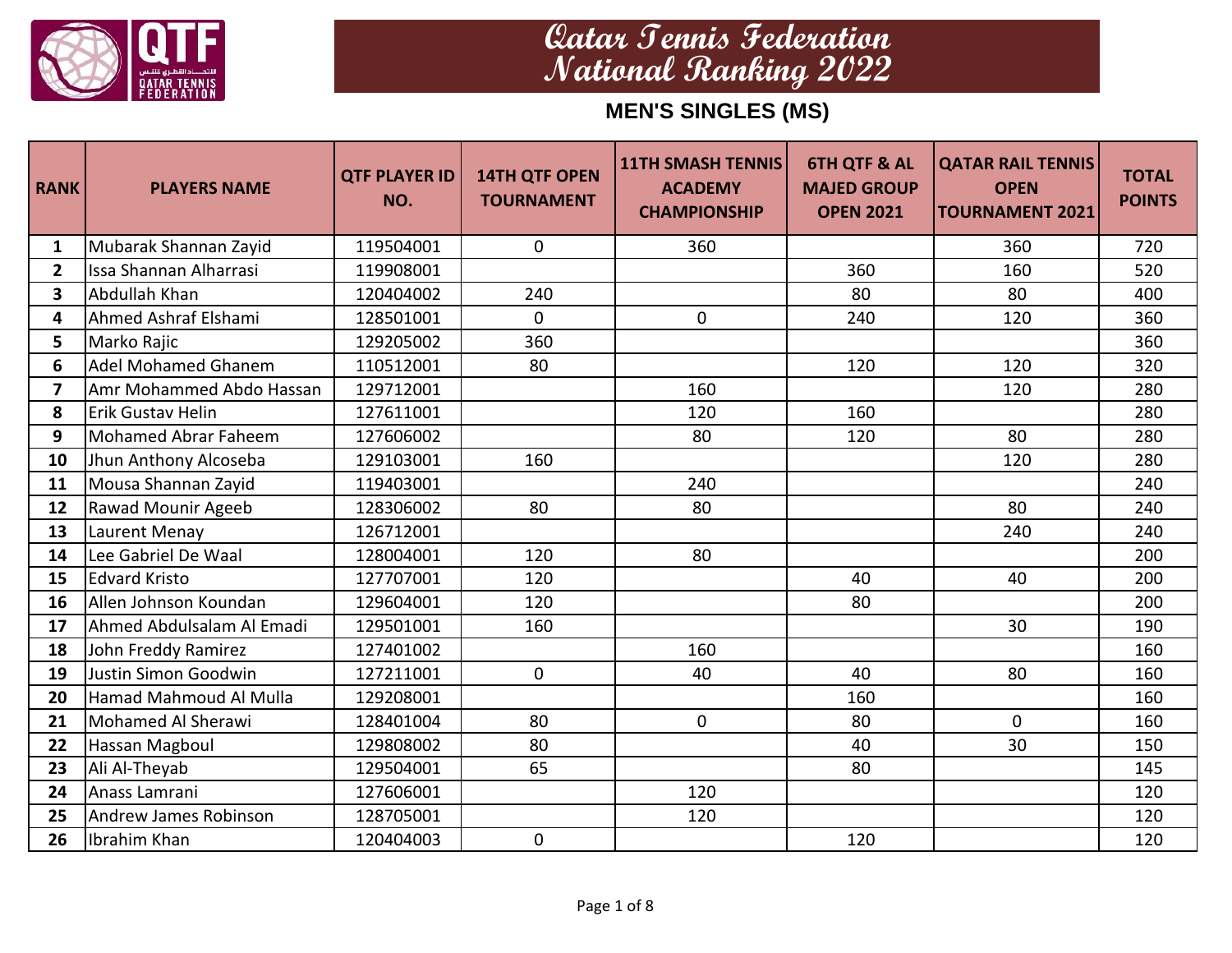

| <b>RANK</b> | <b>PLAYERS NAME</b>         | <b>QTF PLAYER ID  </b><br>NO. | <b>14TH QTF OPEN</b><br><b>TOURNAMENT</b> | <b>11TH SMASH TENNIS</b><br><b>ACADEMY</b><br><b>CHAMPIONSHIP</b> | <b>6TH QTF &amp; AL</b><br><b>MAJED GROUP</b><br><b>OPEN 2021</b> | <b>QATAR RAIL TENNIS</b><br><b>OPEN</b><br><b>TOURNAMENT 2021</b> | <b>TOTAL</b><br><b>POINTS</b> |
|-------------|-----------------------------|-------------------------------|-------------------------------------------|-------------------------------------------------------------------|-------------------------------------------------------------------|-------------------------------------------------------------------|-------------------------------|
| 27          | Syed Arhm Ahmad             | 128807001                     |                                           | 40                                                                |                                                                   | 80                                                                | 120                           |
| 28          | <b>Francesco Massone</b>    | 126703003                     | $\mathbf 0$                               | 80                                                                | 40                                                                |                                                                   | 120                           |
| 29          | Ali Ibrahim Alsulaiti       | 128207001                     |                                           | 40                                                                | 80                                                                |                                                                   | 120                           |
| 30          | Simone Muscolino            | 127302002                     |                                           |                                                                   | 120                                                               |                                                                   | 120                           |
| 31          | Jabor Al Mutawa             | 119405001                     |                                           | 120                                                               |                                                                   |                                                                   | 120                           |
| 32          | Abdalmoti Jamal Abualkhair  | 128602002                     | $\mathbf 0$                               |                                                                   |                                                                   | 120                                                               | 120                           |
| 33          | Hendro Prasetyo             | 128012001                     |                                           |                                                                   | 80                                                                | 35                                                                | 115                           |
| 34          | Nidal Magrabi               | 127004002                     |                                           |                                                                   | 80                                                                | 35                                                                | 115                           |
| 35          | Marco Zanferrari            | 127212001                     | $\mathbf 0$                               | 65                                                                | 0                                                                 | 40                                                                | 105                           |
| 36          | <b>Adrien Gasquet</b>       | 128206001                     |                                           | 55                                                                | 40                                                                |                                                                   | 95                            |
| 37          | <b>Renz Lapating</b>        | 129306001                     |                                           | 80                                                                |                                                                   |                                                                   | 80                            |
| 38          | <b>Yunes David Mansilla</b> | 128105001                     |                                           | 80                                                                |                                                                   |                                                                   | 80                            |
| 39          | Youness Karmoussi           | 128411001                     |                                           | 80                                                                |                                                                   |                                                                   | 80                            |
| 40          | Michel Boulad               | 128807003                     |                                           |                                                                   | 80                                                                |                                                                   | 80                            |
| 41          | Elias Maan Tayar            | 129308001                     |                                           |                                                                   | 40                                                                | 40                                                                | 80                            |
| 42          | Ali Mohammed Alyafei        | 120503003                     |                                           |                                                                   | 40                                                                | 35                                                                | 75                            |
| 43          | Ziad Smayra                 | 126906001                     |                                           | 75                                                                |                                                                   |                                                                   | 75                            |
| 44          | Elie Farah                  | 127907003                     |                                           |                                                                   | 40                                                                | 35                                                                | 75                            |
| 45          | Dominique Manfred Laatz     | 128210001                     |                                           | 65                                                                |                                                                   |                                                                   | 65                            |
| 46          | <b>Eddy Chouity</b>         | 128506001                     |                                           | 65                                                                |                                                                   |                                                                   | 65                            |
| 47          | Ahmed Mchiche               | 129508001                     | 65                                        |                                                                   |                                                                   |                                                                   | 65                            |
| 48          | Pee Jae Tubo                | 128211002                     |                                           | 55                                                                |                                                                   |                                                                   | 55                            |
| 49          | Eric Lavaud                 | 127810002                     |                                           | 55                                                                |                                                                   |                                                                   | 55                            |
| 50          | Nasser Alyafei              | 110506001                     |                                           | 55                                                                |                                                                   |                                                                   | 55                            |
| 51          | Carl Douglas Snelgrove      | 127703003                     |                                           | 55                                                                |                                                                   |                                                                   | 55                            |
| 52          | <b>Hisham Muazzam</b>       | 120007003                     |                                           | 55                                                                |                                                                   |                                                                   | 55                            |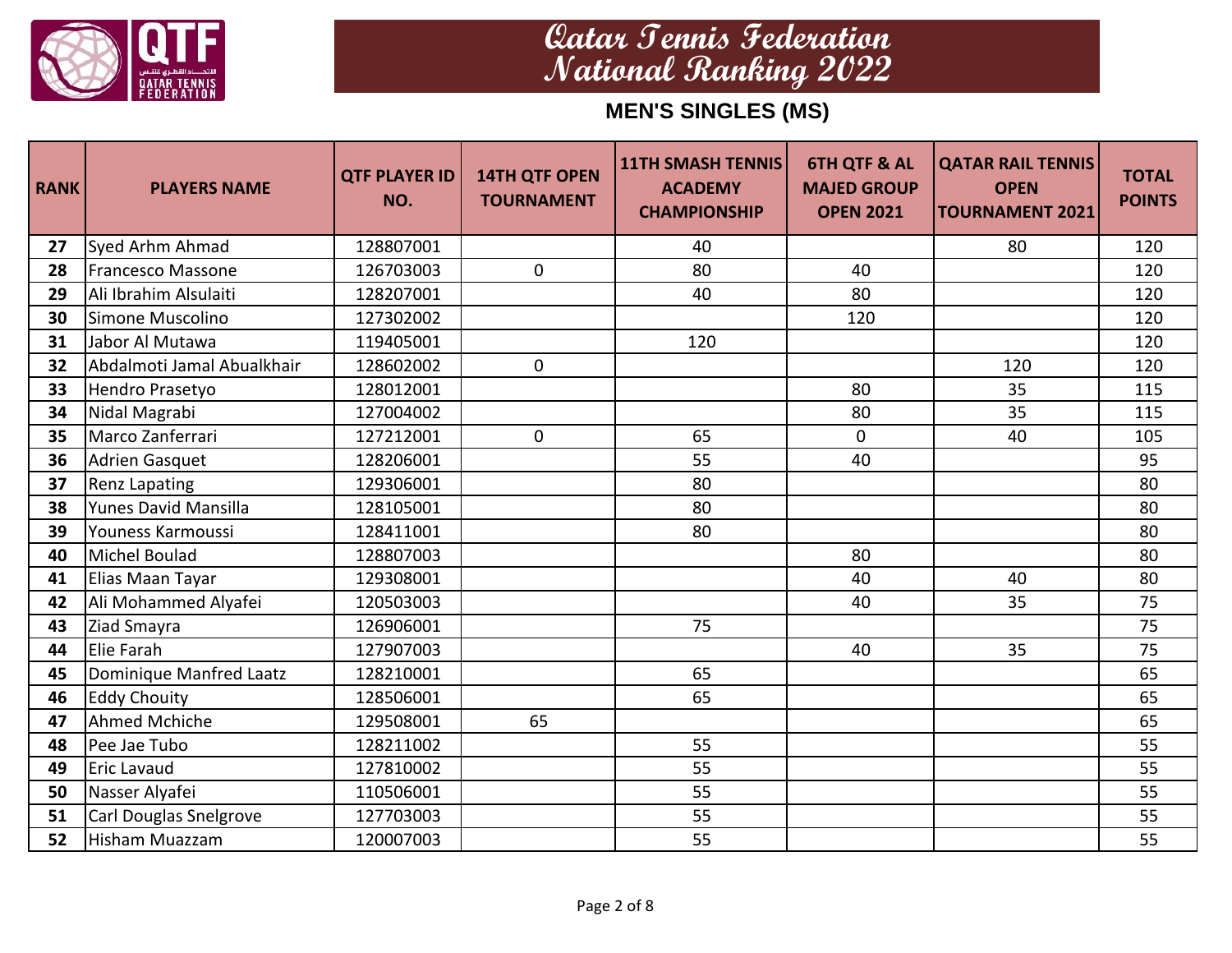

| <b>RANK</b> | <b>PLAYERS NAME</b>          | <b>QTF PLAYER ID  </b><br>NO. | <b>14TH QTF OPEN</b><br><b>TOURNAMENT</b> | <b>11TH SMASH TENNIS</b><br><b>ACADEMY</b><br><b>CHAMPIONSHIP</b> | <b>6TH QTF &amp; AL</b><br><b>MAJED GROUP</b><br><b>OPEN 2021</b> | <b>QATAR RAIL TENNIS</b><br><b>OPEN</b><br><b>TOURNAMENT 2021</b> | <b>TOTAL</b><br><b>POINTS</b> |
|-------------|------------------------------|-------------------------------|-------------------------------------------|-------------------------------------------------------------------|-------------------------------------------------------------------|-------------------------------------------------------------------|-------------------------------|
| 53          | Hamid Pierre Ghavami         | 129305001                     |                                           | 55                                                                |                                                                   |                                                                   | 55                            |
| 54          | Simon Gooderham              | 127910003                     |                                           | 55                                                                |                                                                   |                                                                   | 55                            |
| 55          | <b>Wail Mouhammed Mezher</b> | 126408001                     |                                           | 55                                                                |                                                                   |                                                                   | 55                            |
| 56          | Nicholas Henry Parker        | 128610002                     | 55                                        |                                                                   |                                                                   |                                                                   | 55                            |
| 57          | Mohamed Abdulaziz Al Thani   | 129002001                     | 55                                        |                                                                   |                                                                   |                                                                   | 55                            |
| 58          | Ahmed Samy Agha              | 127610001                     |                                           | 40                                                                |                                                                   |                                                                   | 40                            |
| 59          | Amer Smajilagic              | 126309002                     |                                           |                                                                   | 40                                                                |                                                                   | 40                            |
| 60          | Mohamed Fakhr Eldin Abozeid  | 127902001                     |                                           | 40                                                                |                                                                   |                                                                   | 40                            |
| 61          | Inam Speelman                | 129211001                     |                                           | 40                                                                |                                                                   |                                                                   | 40                            |
| 62          | <b>Mohammed Yusuf</b>        | 128502001                     |                                           | 40                                                                |                                                                   |                                                                   | 40                            |
| 63          | Maged Rabee Elgendy          | 128204002                     |                                           | 40                                                                |                                                                   |                                                                   | 40                            |
| 64          | <b>Mohamed Mahmoud</b>       | 128510001                     |                                           | 40                                                                |                                                                   |                                                                   | 40                            |
| 65          | Paresh Vasant Umrani         | 126912001                     |                                           | 40                                                                |                                                                   |                                                                   | 40                            |
| 66          | Yousef Al Doori              | 129802001                     |                                           | 40                                                                |                                                                   |                                                                   | 40                            |
| 67          | <b>Mohamed Ismail Moosa</b>  | 126002002                     |                                           | 40                                                                |                                                                   |                                                                   | 40                            |
| 68          | Agustin Jr. Sumalpong        | 125906001                     |                                           | 40                                                                |                                                                   |                                                                   | 40                            |
| 69          | Rostam Ahmad Efendi          | 127203004                     |                                           | 40                                                                |                                                                   |                                                                   | 40                            |
| 70          | Mohamed A Bourdih            | 129108001                     | $\mathbf 0$                               |                                                                   | 40                                                                |                                                                   | 40                            |
| 71          | <b>Emilio Khoury</b>         | 129409001                     | $\mathbf 0$                               |                                                                   |                                                                   | 40                                                                | 40                            |
| 72          | Norman Pipitone              | 127911002                     |                                           |                                                                   |                                                                   | 40                                                                | 40                            |
| 73          | Jam Safraz Khan Sahito       | 127601002                     |                                           | $\mathbf 0$                                                       |                                                                   | 35                                                                | 35                            |
| 74          | Kim Derudder                 | 127805001                     |                                           |                                                                   |                                                                   | 35                                                                | 35                            |
| 75          | Alberto Amerio               | 127811002                     |                                           | 35                                                                |                                                                   |                                                                   | 35                            |
| 76          | <b>Tarek Chebli</b>          | 129009001                     |                                           | 35                                                                |                                                                   |                                                                   | 35                            |
| 77          | Jacques Hourani              | 127201002                     |                                           | 35                                                                |                                                                   |                                                                   | 35                            |
| 78          | Arameh Eyvazian              | 128409001                     |                                           | 35                                                                |                                                                   |                                                                   | 35                            |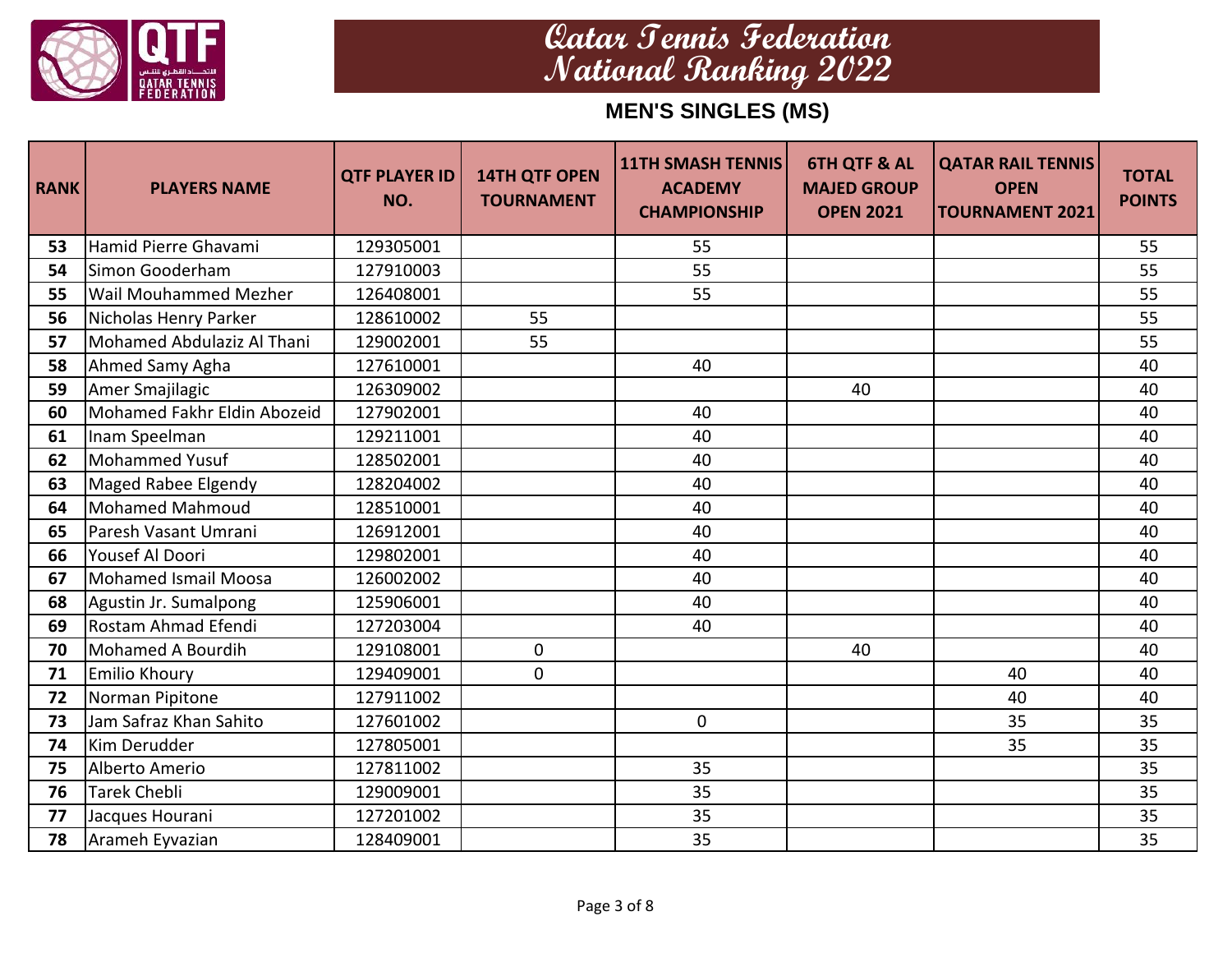

| <b>RANK</b> | <b>PLAYERS NAME</b>         | <b>QTF PLAYER ID</b><br>NO. | <b>14TH QTF OPEN</b><br><b>TOURNAMENT</b> | <b>11TH SMASH TENNIS</b><br><b>ACADEMY</b><br><b>CHAMPIONSHIP</b> | <b>6TH QTF &amp; AL</b><br><b>MAJED GROUP</b><br><b>OPEN 2021</b> | <b>QATAR RAIL TENNIS</b><br><b>OPEN</b><br><b>TOURNAMENT 2021</b> | <b>TOTAL</b><br><b>POINTS</b> |
|-------------|-----------------------------|-----------------------------|-------------------------------------------|-------------------------------------------------------------------|-------------------------------------------------------------------|-------------------------------------------------------------------|-------------------------------|
| 79          | Sultan Nasser Al Melki      | <b>National Team</b>        |                                           |                                                                   |                                                                   | 35                                                                | 35                            |
| 80          | Ayaan Choudhary             | 120703001                   | 35                                        |                                                                   |                                                                   |                                                                   | 35                            |
| 81          | Ibrahim Eid Al Suliti       | 110407001                   |                                           |                                                                   |                                                                   | 30                                                                | 30                            |
| 82          | Nikita Bortnichek           | 120406002                   |                                           |                                                                   | $\mathbf{0}$                                                      |                                                                   | $\mathbf 0$                   |
| 83          | Mohammad El-Haj Ahmad       | 129007001                   |                                           |                                                                   |                                                                   |                                                                   | $\mathbf 0$                   |
| 84          | Rohan De Silva              | 127202001                   |                                           |                                                                   |                                                                   |                                                                   | $\mathbf 0$                   |
| 85          | Gerardo Perez               | 128201001                   |                                           |                                                                   |                                                                   |                                                                   | $\mathbf 0$                   |
| 86          | Juan Antonio Cepeda         | 127612001                   |                                           |                                                                   |                                                                   |                                                                   | 0                             |
| 87          | Mohamed Abdelfattah         | 128908001                   |                                           |                                                                   |                                                                   |                                                                   | $\mathbf 0$                   |
| 88          | Navaede Siddique            | 128004002                   |                                           |                                                                   |                                                                   | 0                                                                 | 0                             |
| 89          | <b>Martin Edvard Kristo</b> | 128105002                   |                                           |                                                                   |                                                                   |                                                                   | $\mathbf 0$                   |
| 90          | Kareem Rageh                | 128611001                   |                                           |                                                                   | $\mathbf{0}$                                                      | 0                                                                 | 0                             |
| 91          | <b>Wissam Rachad Chehab</b> | 127503001                   |                                           |                                                                   |                                                                   |                                                                   | $\mathbf 0$                   |
| 92          | Ahmad Abd Rabuh             | 128312001                   | 0                                         |                                                                   |                                                                   |                                                                   | 0                             |
| 93          | Antonios Wehrmann           | 128203001                   |                                           |                                                                   |                                                                   |                                                                   | $\mathbf 0$                   |
| 94          | Yasser El Farrash           | 127001001                   |                                           |                                                                   |                                                                   |                                                                   | 0                             |
| 95          | Ranveer Chandroo Jhangiani  | 127602001                   |                                           |                                                                   |                                                                   |                                                                   | 0                             |
| 96          | Nasser Khalid Al Kulaifi    | <b>National Team</b>        |                                           |                                                                   |                                                                   | 0                                                                 | 0                             |
| 97          | Amine Bourdih               | 129108001                   |                                           |                                                                   |                                                                   | 0                                                                 | 0                             |
| 98          | Sharon Joseph Gregorios     | 129103002                   |                                           |                                                                   |                                                                   | $\mathbf 0$                                                       | $\overline{0}$                |
| 99          | Hamad Al Mulla              | <b>National Team</b>        |                                           |                                                                   |                                                                   | 0                                                                 | $\mathbf 0$                   |
| 100         | <b>William Rigby</b>        | 128507002                   |                                           |                                                                   |                                                                   |                                                                   | $\overline{0}$                |
| 101         | Samer Bishara Ghawi         | 129010001                   |                                           |                                                                   |                                                                   |                                                                   | 0                             |
| 102         | <b>Rashed Nawaf Naif</b>    | 110506003                   |                                           |                                                                   |                                                                   |                                                                   | $\Omega$                      |
| 103         | Mashari Nawaf Naif          | 110707001                   |                                           |                                                                   |                                                                   |                                                                   | 0                             |
| 104         | Abdullah Shannan Alharrasi  | 119708001                   |                                           |                                                                   |                                                                   |                                                                   | $\mathbf 0$                   |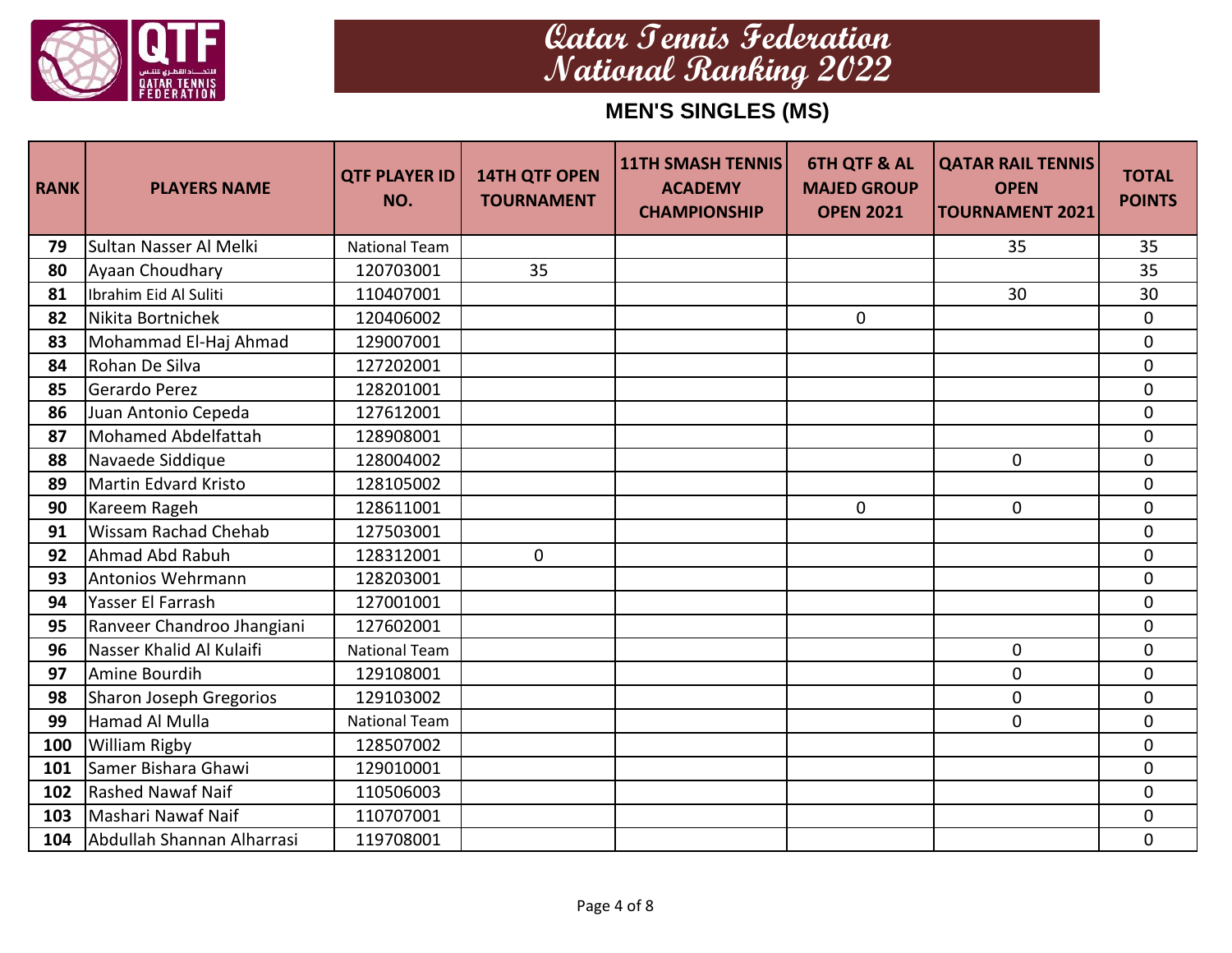

| <b>RANK</b> | <b>PLAYERS NAME</b>          | <b>QTF PLAYER ID  </b><br>NO. | <b>14TH QTF OPEN</b><br><b>TOURNAMENT</b> | <b>11TH SMASH TENNIS</b><br><b>ACADEMY</b><br><b>CHAMPIONSHIP</b> | <b>6TH QTF &amp; AL</b><br><b>MAJED GROUP</b><br><b>OPEN 2021</b> | <b>QATAR RAIL TENNIS</b><br><b>OPEN</b><br><b>TOURNAMENT 2021</b> | <b>TOTAL</b><br><b>POINTS</b> |
|-------------|------------------------------|-------------------------------|-------------------------------------------|-------------------------------------------------------------------|-------------------------------------------------------------------|-------------------------------------------------------------------|-------------------------------|
| 105         | Abdelhak Laajel              | 127607001                     |                                           |                                                                   |                                                                   |                                                                   | $\mathbf 0$                   |
| 106         | Ibrahim Mohamed Alsiddig     | 129510001                     |                                           |                                                                   |                                                                   |                                                                   | 0                             |
| 107         | Abdelrahman Magdy Khalil     | 129906001                     |                                           |                                                                   |                                                                   |                                                                   | $\mathbf 0$                   |
| 108         | Matthias Krug                | 128404001                     |                                           |                                                                   |                                                                   |                                                                   | 0                             |
| 109         | Kazem Mahmoud Mohamed        | 127809003                     |                                           |                                                                   |                                                                   |                                                                   | $\mathbf 0$                   |
| 110         | Shaheed Dendar               | 129803001                     |                                           |                                                                   |                                                                   |                                                                   | 0                             |
| 111         | Hisham Abdul Raheem          | 128107001                     |                                           |                                                                   |                                                                   |                                                                   | $\boldsymbol{0}$              |
| 112         | Remi Cloutier                | 126511001                     |                                           | 0                                                                 |                                                                   |                                                                   | 0                             |
| 113         | Didier Yves Christian Grande | 127704001                     |                                           |                                                                   |                                                                   |                                                                   | 0                             |
| 114         | <b>Filip Veger</b>           | 129412001                     |                                           |                                                                   |                                                                   |                                                                   | 0                             |
| 115         | Sultan Khalfan Al Alawi      | 117703001                     |                                           |                                                                   |                                                                   |                                                                   | $\mathbf 0$                   |
| 116         | Mohammed Khinji              | <b>National Team</b>          |                                           |                                                                   |                                                                   |                                                                   | 0                             |
| 117         | Yuan Andrei Villaviza        | 120311001                     |                                           |                                                                   |                                                                   |                                                                   | $\mathbf 0$                   |
| 118         | Juan Andres Echeverri        | 126512002                     |                                           |                                                                   |                                                                   |                                                                   | 0                             |
| 119         | Afif El Bizri                | 128407001                     |                                           |                                                                   |                                                                   |                                                                   | $\mathbf 0$                   |
| 120         | Moussa Zuberi                | 129805001                     |                                           |                                                                   |                                                                   |                                                                   | 0                             |
| 121         | <b>Michael Beckley</b>       | 127205001                     |                                           |                                                                   |                                                                   |                                                                   | 0                             |
| 122         | Usama Mia                    | 127611002                     |                                           |                                                                   |                                                                   |                                                                   | 0                             |
| 123         | Mazin Mahmoud Sabha          | 128807002                     |                                           |                                                                   |                                                                   |                                                                   | 0                             |
| 124         | Mohammad Al Suhaili          | 127703004                     |                                           |                                                                   |                                                                   |                                                                   | 0                             |
| 125         | Arjun Karnik                 | 120303002                     |                                           |                                                                   |                                                                   |                                                                   | 0                             |
| 126         | John Rafael Villegas         | 129304001                     |                                           |                                                                   |                                                                   |                                                                   | 0                             |
| 127         | Cezary Wajgt                 | 129605001                     |                                           |                                                                   |                                                                   |                                                                   | 0                             |
| 128         | Habeeb Sami Hadad            | 127801001                     |                                           |                                                                   |                                                                   |                                                                   | $\overline{0}$                |
| 129         | Jindos Trazo                 | 127606003                     |                                           |                                                                   |                                                                   |                                                                   | 0                             |
| 130         | Christian John Tome Vibal    | 129212001                     |                                           |                                                                   |                                                                   |                                                                   | $\overline{0}$                |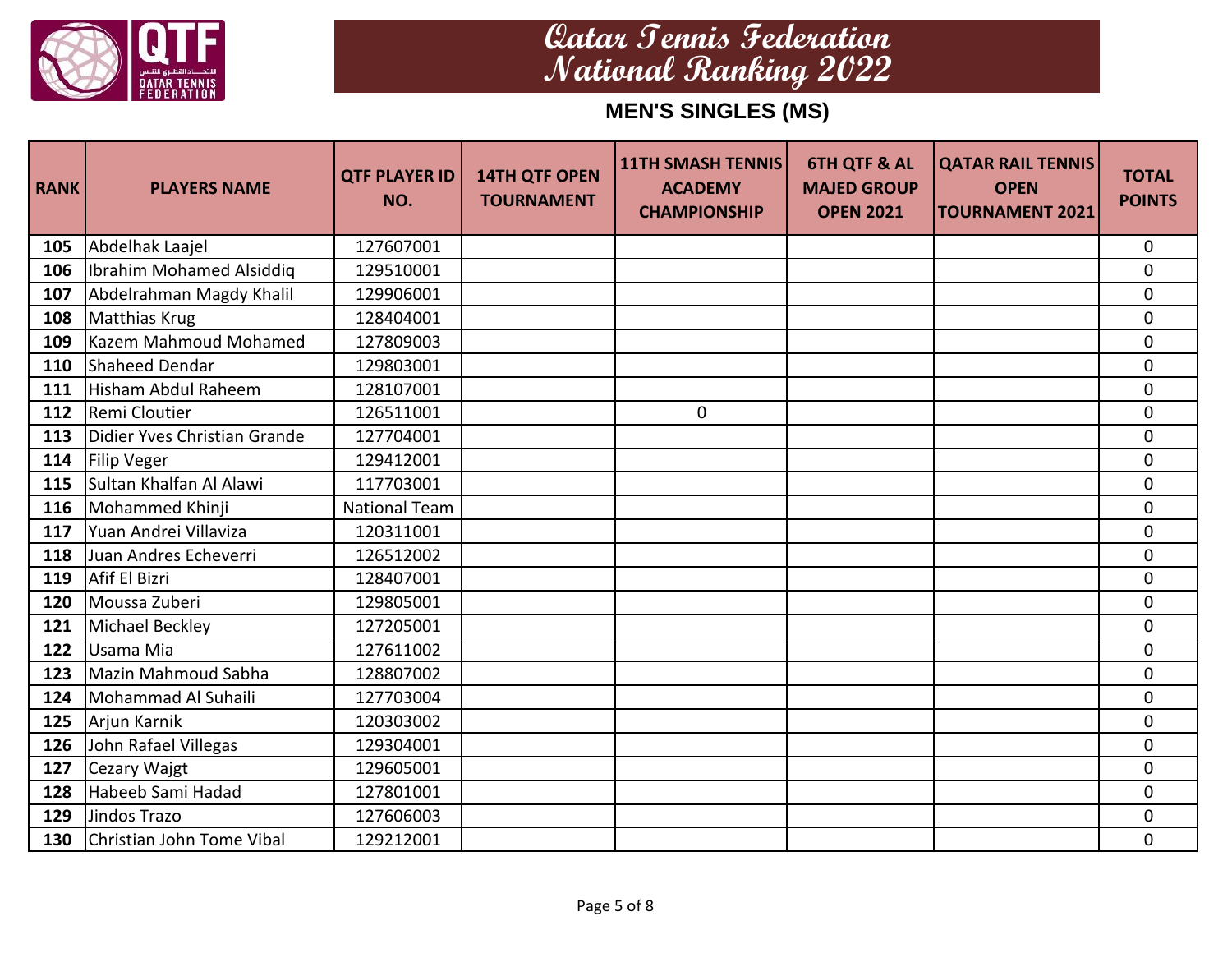

| <b>RANK</b> | <b>PLAYERS NAME</b>         | <b>QTF PLAYER ID</b><br>NO. | <b>14TH QTF OPEN</b><br><b>TOURNAMENT</b> | <b>11TH SMASH TENNIS</b><br><b>ACADEMY</b><br><b>CHAMPIONSHIP</b> | <b>6TH QTF &amp; AL</b><br><b>MAJED GROUP</b><br><b>OPEN 2021</b> | <b>QATAR RAIL TENNIS</b><br><b>OPEN</b><br><b>TOURNAMENT 2021</b> | <b>TOTAL</b><br><b>POINTS</b> |
|-------------|-----------------------------|-----------------------------|-------------------------------------------|-------------------------------------------------------------------|-------------------------------------------------------------------|-------------------------------------------------------------------|-------------------------------|
| 131         | Akram Al Warqi              | 129001001                   |                                           |                                                                   |                                                                   |                                                                   | $\mathbf 0$                   |
| 132         | Romain Maleyrot             | 128406001                   |                                           |                                                                   |                                                                   |                                                                   | $\mathbf 0$                   |
| 133         | Ahsan Khalid Syed           | 128509002                   |                                           |                                                                   |                                                                   |                                                                   | $\mathbf 0$                   |
| 134         | Abdulla Al Ishaq            | 129512001                   |                                           |                                                                   |                                                                   |                                                                   | $\mathbf 0$                   |
| 135         | <b>Ruel Rubillar</b>        | 127910002                   |                                           |                                                                   |                                                                   |                                                                   | $\mathbf 0$                   |
| 136         | Kabiru Ibrahim              | 129210001                   |                                           |                                                                   |                                                                   |                                                                   | $\mathbf 0$                   |
| 137         | <b>Alfred Paul Casareo</b>  | 128409001                   |                                           |                                                                   |                                                                   |                                                                   | $\mathbf 0$                   |
| 138         | <b>Hamad Nawaf</b>          | 110102002                   |                                           |                                                                   |                                                                   |                                                                   | 0                             |
| 139         | Alberto Azpeitia Michel     | 127809002                   |                                           |                                                                   |                                                                   |                                                                   | $\mathbf 0$                   |
| 140         | Taym Al Azmeh               | 120403001                   |                                           |                                                                   |                                                                   |                                                                   | $\mathbf 0$                   |
| 141         | Evren Tok                   | 128009001                   |                                           |                                                                   |                                                                   |                                                                   | $\mathbf 0$                   |
| 142         | Rayane Karim Alami          | 110001001                   |                                           |                                                                   |                                                                   |                                                                   | 0                             |
| 143         | Cliff Anthony Matella Acaso | 127705001                   |                                           |                                                                   |                                                                   |                                                                   | $\mathbf 0$                   |
| 144         | Anish Gupta                 | 128002001                   |                                           |                                                                   |                                                                   |                                                                   | 0                             |
| 145         | Mostafa Salah Elhassawy     | 128509001                   |                                           |                                                                   |                                                                   |                                                                   | $\mathbf 0$                   |
| 146         | Alican Tosun                | 129005001                   |                                           |                                                                   |                                                                   |                                                                   | 0                             |
| 147         | Saoud Misfer Al Hababi      | 129303001                   |                                           |                                                                   |                                                                   |                                                                   | 0                             |
| 148         | Simone Tondo                | 128710001                   |                                           |                                                                   |                                                                   |                                                                   | 0                             |
| 149         | Filippo Sassi               | 128204001                   |                                           |                                                                   |                                                                   |                                                                   | 0                             |
| 150         | Deniz Ulusoy                | 127708001                   |                                           |                                                                   |                                                                   |                                                                   | $\overline{0}$                |
| 151         | <b>Arthur Carrido Tion</b>  | 128003003                   |                                           |                                                                   |                                                                   |                                                                   | $\mathbf 0$                   |
| 152         | Khaled Mahmoud Abdallah     | 128707001                   |                                           |                                                                   |                                                                   |                                                                   | $\mathbf 0$                   |
| 153         | Ralph Prince Sorra          | 128601001                   |                                           |                                                                   |                                                                   |                                                                   | 0                             |
| 154         | Mohamed Adel Ghanem         | 128101001                   |                                           |                                                                   |                                                                   |                                                                   | $\Omega$                      |
| 155         | Juan Gio Serrano            | 128409002                   |                                           |                                                                   |                                                                   |                                                                   | 0                             |
| 156         | Ronald Buenaflor            | 127807002                   |                                           |                                                                   |                                                                   |                                                                   | $\mathbf 0$                   |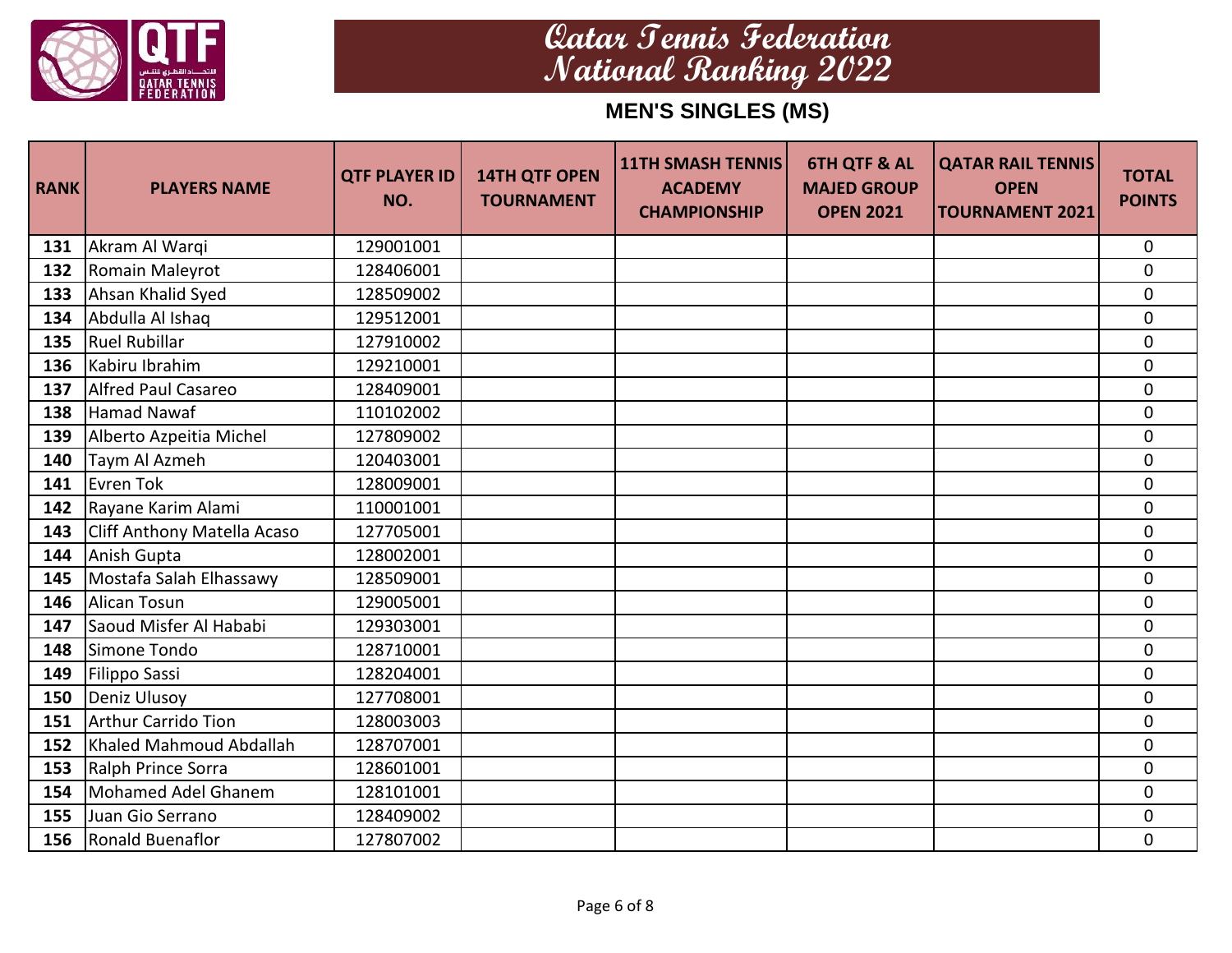

| <b>RANK</b> | <b>PLAYERS NAME</b>          | <b>QTF PLAYER ID</b><br>NO. | <b>14TH QTF OPEN</b><br><b>TOURNAMENT</b> | <b>11TH SMASH TENNIS</b><br><b>ACADEMY</b><br><b>CHAMPIONSHIP</b> | <b>6TH QTF &amp; AL</b><br><b>MAJED GROUP</b><br><b>OPEN 2021</b> | <b>QATAR RAIL TENNIS</b><br><b>OPEN</b><br><b>TOURNAMENT 2021</b> | <b>TOTAL</b><br><b>POINTS</b> |
|-------------|------------------------------|-----------------------------|-------------------------------------------|-------------------------------------------------------------------|-------------------------------------------------------------------|-------------------------------------------------------------------|-------------------------------|
| 157         | Salah Agel                   | 127612002                   |                                           |                                                                   |                                                                   |                                                                   | $\mathbf 0$                   |
| 158         | Juan David Ramirez Nieto     | 129909001                   |                                           |                                                                   |                                                                   |                                                                   | 0                             |
| 159         | Rayyan Abdulla Aljufairi     | 110202001                   |                                           |                                                                   |                                                                   |                                                                   | 0                             |
| 160         | <b>Bassem Alaa Farouk</b>    | 120006001                   |                                           |                                                                   |                                                                   |                                                                   | 0                             |
| 161         | Jopher Juarez                | 128802001                   |                                           |                                                                   |                                                                   |                                                                   | 0                             |
| 162         | Abouzeyd Oukazi              | 128401001                   |                                           |                                                                   |                                                                   |                                                                   | 0                             |
| 163         | <b>Athanasios Kaldis</b>     | 127312001                   |                                           |                                                                   |                                                                   |                                                                   | $\boldsymbol{0}$              |
| 164         | Deepak George Jacob          | 128102001                   |                                           |                                                                   |                                                                   |                                                                   | 0                             |
| 165         | <b>Patrick Balaoing Nono</b> | 126601001                   |                                           |                                                                   |                                                                   |                                                                   | 0                             |
| 166         | Tarek Hany Ahmed El Ghazaly  | 128305002                   |                                           |                                                                   |                                                                   |                                                                   | 0                             |
| 167         | Jean Baptiste Clement        | 127509002                   |                                           |                                                                   |                                                                   |                                                                   | $\mathbf 0$                   |
| 168         | Hichem Yaacoubi              | 128607003                   |                                           |                                                                   |                                                                   |                                                                   | 0                             |
| 169         | Vladimir Popovski            | 129008001                   |                                           |                                                                   |                                                                   |                                                                   | 0                             |
| 170         | Marc Lenard Batuyong         | 127909001                   |                                           |                                                                   |                                                                   |                                                                   | 0                             |
| 171         | Julien Hediger               | 129311001                   |                                           |                                                                   |                                                                   |                                                                   | 0                             |
| 172         | Selvino Lolong               | 128403002                   |                                           |                                                                   |                                                                   |                                                                   | 0                             |
| 173         | Qayyum Kausar Javed          | 127302001                   |                                           |                                                                   |                                                                   |                                                                   | 0                             |
| 174         | Ayman Mohamed Kouja          | 120801001                   |                                           |                                                                   |                                                                   |                                                                   | 0                             |
| 175         | Mohammed Abdulla             | 128505001                   |                                           |                                                                   |                                                                   |                                                                   | 0                             |
| 176         | Mohamad Khodr                | 128106001                   |                                           |                                                                   |                                                                   |                                                                   | 0                             |
| 177         | Ioannis Galatas              | 127408001                   |                                           |                                                                   |                                                                   |                                                                   | 0                             |
| 178         | Tarek Maher Hashisho         | 127910001                   |                                           |                                                                   |                                                                   |                                                                   | 0                             |
| 179         | <b>Mohamed Hedar Gabin</b>   | 128403001                   |                                           |                                                                   |                                                                   |                                                                   | 0                             |
| 180         | Robert Leahy                 | 127209001                   |                                           |                                                                   |                                                                   |                                                                   | $\overline{0}$                |
| 181         | Toni Gaby Aouad              | 128003001                   |                                           |                                                                   |                                                                   |                                                                   | 0                             |
| 182         | <b>Matthew James Glynn</b>   | 127807001                   |                                           |                                                                   |                                                                   |                                                                   | $\overline{0}$                |